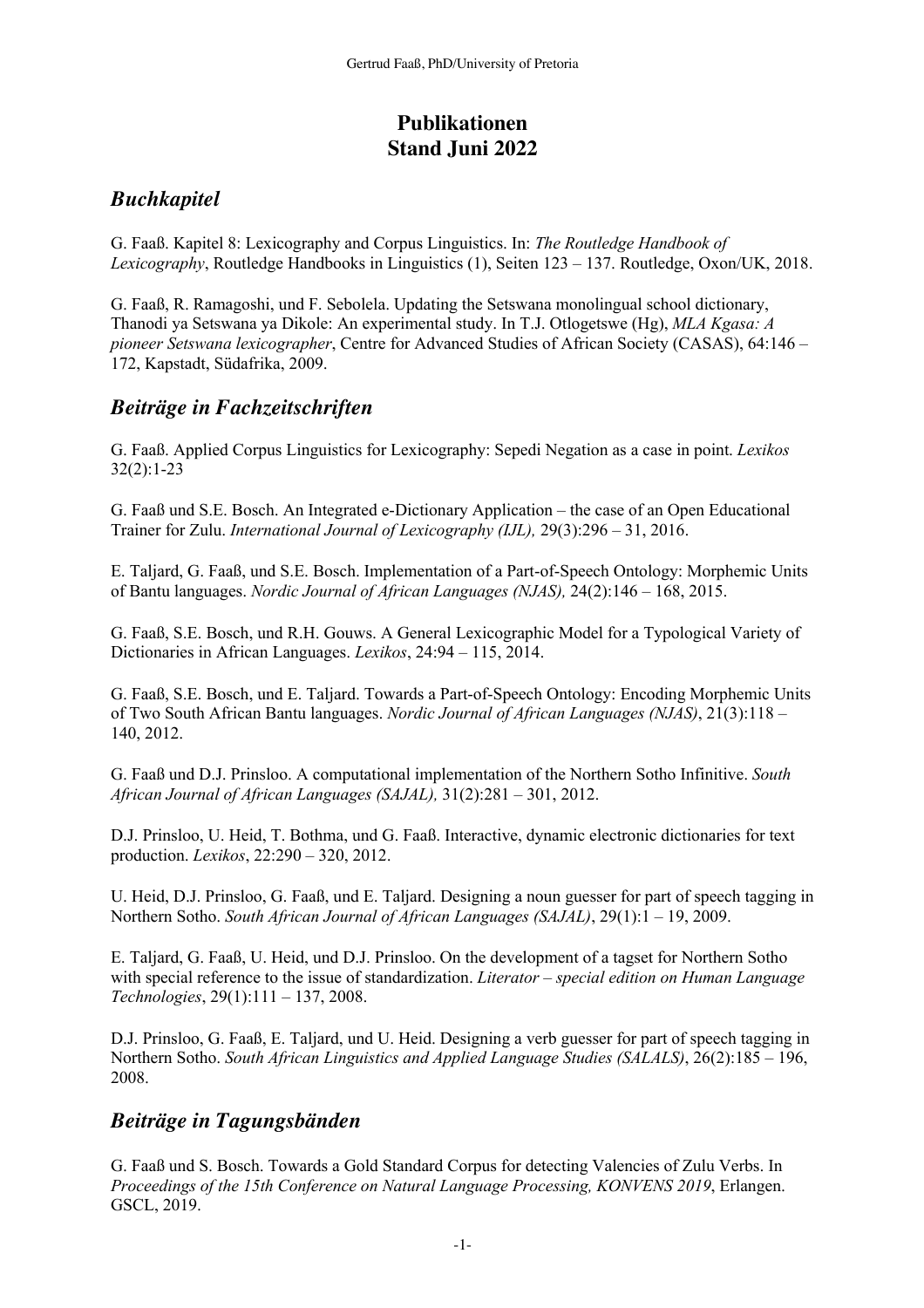G. Faaß und U. Heid. Practice report: A blended learning approach to teaching NLP for a DH public. In Bockwinkel et. al (Hg), *Proceedings of the Workshop on Teaching NLP for Digital Humanities (Teach4DH 2017)* bei der *GSCL* 2017, CEUR Workshop Proceedings (1918), Seiten 27 – 31, Berlin, 2017.

S.E. Bosch, K. Eckart, G. Faaß, U. Heid, K. Lee, A. Pareja-Lora, L. Pretorius, L. Romary, A. Witt, A. Zeldes, und F. Zipser. From <tiger2/> to ISOTiger – Community Driven Developments for Syntax Annotation in SynAF. In V. Henrich, E. Hinrichs, D. de Kok, P. Osenova, und A. Przepiorkowski (Hg), *Proceedings of the Thirteenth International Workshop on Treebanks and Linguistic Theories (TLT13)*, Seiten 258–264, Tübingen, 2014.

S.E. Bosch und G. Faaß. Towards an Integrated E-Dictionary Application - The Case of an English to Zulu Dictionary of Possessives. In *Proceedings of the XVI EURALEX International Congress: The User in Focus*, Seiten 739–747, Bozen, Italien, 2014.

S.E.Bosch, K-S. Choi, É de la Clergerie, A.C Fang, G. Faaß, K. Lee, A. Pareja-Lora, L. Romary, A. Witt, A. Zeldes und F. Zipser. <tiger $2$ /> as a standardised serialisation for ISO 24615 - SynAF. In *Proceedings of the 11th International Workshop on Treebanks and Linguistic Theories (TLT12)*, Seiten 37 – 60, Lissabon, Portugal, 2013.

G. Faaß und K. Eckart. SdeWaC – A Corpus of Parsable Sentences from the Web. In Iryna Gurevych, Chris Biemann, und Torsten Zesch (Hg), *Language Processing and Knowledge in the Web: 25th International Conference*, *GSCL 2013*, Darmstadt. *Lecture Notes in Computer Science* (8105), Seiten 61–68. Springer, 2013.

K. Eberle, U. Heid, und G. Faaß. Approximating the disambiguation of some German nominalizations by use of weak structural, lexical and corpus information. *Procesamiento de Lenguaje Natural (SEPLN)*, Revista 46. Seiten 67 – 74, 2011.

G. Faaß. A user-oriented approach to Evaluation and Documentation of a Morphological Analyzer. In Cerstin Mahlow und Michael Piotrowski (Hg), *Systems and Frameworks for Computational Mophology (SFCM)- Second International Workshop, SFCM 2011*, Zürich, Schweiz, Seiten 46 – 66. *Communications in Computer and Information Science* (100), pages 46 – 66, Springer, 2011.

G. Faaß und U. Heid. Nachhaltige Dokumentation virtueller Forschungsumgebungen: Dokumentation von NLP-Webservices am Beispiel eines morphologischen Analysewerkzeugs. In: *Information und Wissen: global, sozial und frei? Proceedings des 12. Internationalen Symposiums für Informationswissenschaft (ISI 2011)*, Hildesheim, 9.- Seiten 85 – 95. *Schriften zur Informationswissenschaft* (58). Boizenburg: Verlag Werner Hülsbusch, 2011.

D.J. Prinsloo, U. Heid, G. Faaß, und T.J.D. Bothma. Interactive, dynamic electronic dictionaries for text production. In *Proceedings of the second conference on eLexicography in the 21st century*, Bled, Slovenien, pages 215 – 220. European Association for Lexicography, 2011.

C. Chungku, G. Faaß, und Jurmey Rabgay. Building NLP resources for Dzongkha: A Tagset and a tagged Corpus. In *Proceedings of the Eighth Workshop of Asian Language Resources (WS1), 23rd International Conference on Computational Linguistics (COLING 2010)*, Seiten 103 – 110, Beijing, China, 2010.

G. Faaß. The verbal phrase of Northern Sotho: A morpho-syntactic perspective. In *Proceedings of the AfLaT workshop on African Language Technologies* at the *LREC conference*, Seiten 37 – 42, Valetta, Malta, 2010.